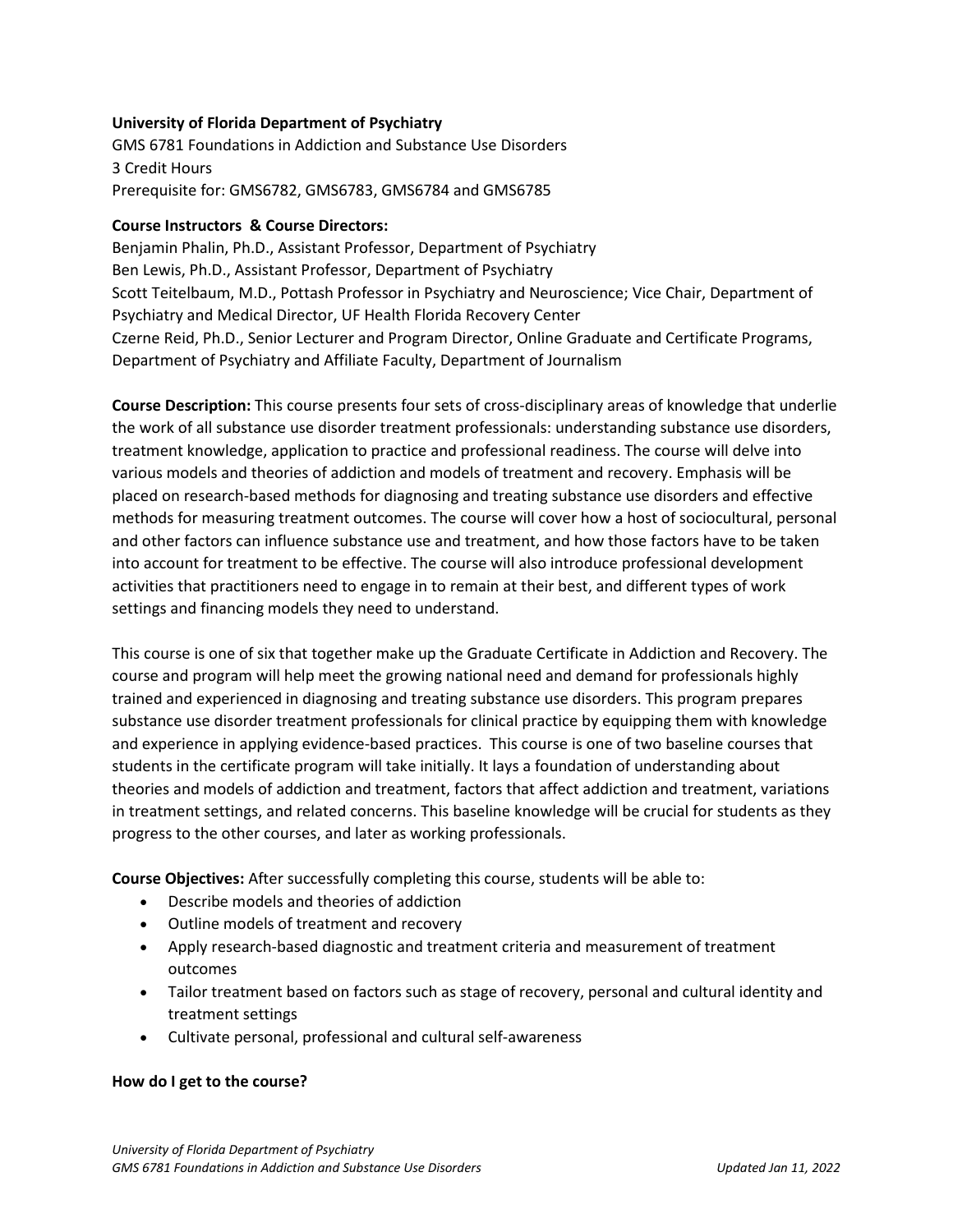This course is delivered using the Canvas learning management system. To get to the course, go to [http://elearning.ufl.edu,](http://elearning.ufl.edu/) click on "Log in to e-learning" and enter your Gatorlink username and password.

Make sure your computer is properly configured for proper delivery of the course by doing the following:

1) Install the latest JAVA program

2) Configure your Internet and security settings properly

3) Disable pop-up blockers (pop-ups must be allowed)

4) Download the Cisco AnyConnect VPN client to allow you to get to restricted-access reading materials (instructions below)

Email academic assistant, Taylor Greene, using the mail tool in Canvas or directly at [tgreene740@ufl.edu](mailto:tgreene740@ufl.edu) for help with making sure your computer is configured properly. Improper configuration may result in problems such as not being able to view videos, click links and/or readings, or submit assignments. Only work submitted through the website will be accepted. **Please do not email or call the instructor about tech support issues**.

## **Who should I contact?**

Please review this section carefully so you can direct your question or comment to the appropriate person:

**Grading, assignments, due dates, course content:** Contact your instructor if you have questions about grading, assignments and course content. Do not post questions or comments about grading or due dates in the discussion assignments for various modules. Do not contact the instructor about tech support. Use the email tool within Canvas to contact the instructor. Click on the "Inbox" tool at the left of the screen to get to the email function.

**Tech support:** If you are having technical difficulties *related to this course*, such as not being able to click on a link or view a video or reading, please do not contact the instructor. Instead, send an email to academic assistant, Taylor Greene, using the mail tool in Canvas or directly at *tgreene740@ufl.edu* with the subject line "ASD Online Program." If, on the other hand, you are having *general* technical issues such as not being able to log into your UF account or e-learning, or not being able to download and configure VPN, please contact the UF Help Desk at [helpdesk@ufl.edu](mailto:helpdesk@ufl.edu) or 352-392-HELP (4357). **Do not email the instructor for tech support.** If your tech issues don't seem like they will be resolved before the due date of an assignment, please inform the instructor before the deadline passes.

**Course communication:** Be sure to check your UF email account frequently (log in with your Gatorlink credentials at [http://www.mail.ufl.edu/](http://www.mail.ufl.edu/)) for class messages, updates and announcements. Configure your settings within Canvas to make sure that class messages are being delivered to your email account. To do so, in Canvas click on the "Account" tool on the left of the page, then go into "Settings" and "Notifications" and select the appropriate options to ensure that you receive class correspondence in a timely manner. **Make sure that you put "notifications@instructure.com**" on your email address book or safe-sender list, so your messages do not end up in the trash. Course emails will say the sender is "Canvas Message Center <Notifications@instructure.com>"

**Syllabus changes:** Students will be notified if there are major changes to the syllabus.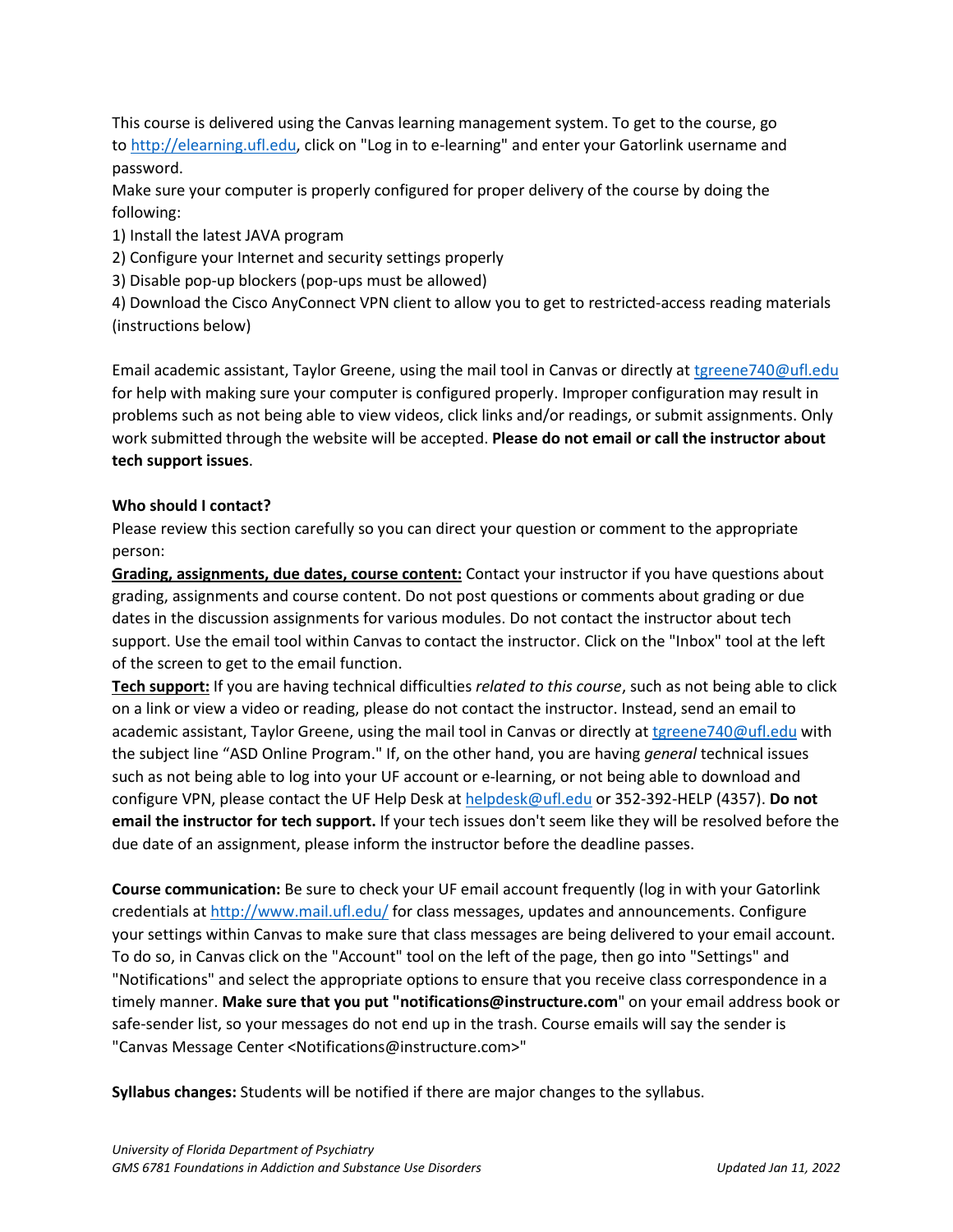**Requesting a Gator 1 UF ID card:** UF degree-seeking distance students may request a UF ID card. For details:<https://www.bsd.ufl.edu/g1c/idcard/distance.asp>

**Course disclaimer:** This course (including all materials, ideas, research or clinical observations written or electronically conveyed) is for educational purposes only. The course does not substitute for and does not provide clinical or treatment recommendations or endorsements for the treatment of any individual person's condition. This course is simply a survey course whose intent is to familiarize the student with a wide variety of material relevant to the area of study and course participants should not use any of the course material as a basis for diagnosis or treatment of themselves or others. Any clinical intervention or treatment that the course participant elects to take is the sole responsibility of the course participant. Such clinically relevant decisions should always be discussed with the course participant's physician and/or other health care providers and the consequences of any action taken are the responsibility of the course participant and his or her treating provider.

**Educational philosophy:** The Department of Psychiatry aims to provide students with a learning environment that is current, interactive and supportive. The online nature of the course provides students with flexibility for listening to lectures, participating in class discussions and submitting assignments. The class can be completed without your ever setting foot on the University of Florida campus or even leaving home. With this freedom comes responsibility and expectations. This course is accredited for 3 UF credits and as a result, it requires at least 3 hours per week in direct "contact," as well as 6 additional hours to complete assignments and course-related research. Due to the online nature of the course, the contact hours have been replaced with online lectures and readings. Typically, a 3-credit hour course requires up to 9 hours per week of work. Students are asked to be on the lookout for course announcements and emails, and to keep account of all due dates.

**Overview of Course Content:** The course is divided into 15 modules. Each lesson introduces and overviews a major issue in the field. A typical module consists of:

- a video lecture
- required readings
- a short quiz
- one or two web post assignments, requiring a 250-word short answer (or a list of items, as indicated)
- two 100-word web posts to respond to or comment on classmates; web posts

**Assignment due dates and times:** Unless otherwise noted, all quizzes, web posts and essay assignments are due on the dates specified, on Mondays at 9 a.m. Eastern.

### **Point breakdown:**

| Assignment   | Points each                                                                                                        | <b>Subtotal</b> |
|--------------|--------------------------------------------------------------------------------------------------------------------|-----------------|
| Quizzes (18) | 14 quizzes x 10 pts each + 1 quiz x  <br>20 points each + 2 quizzes x 5 pts $176$<br>$ each + 1$ quiz x 6 pts each |                 |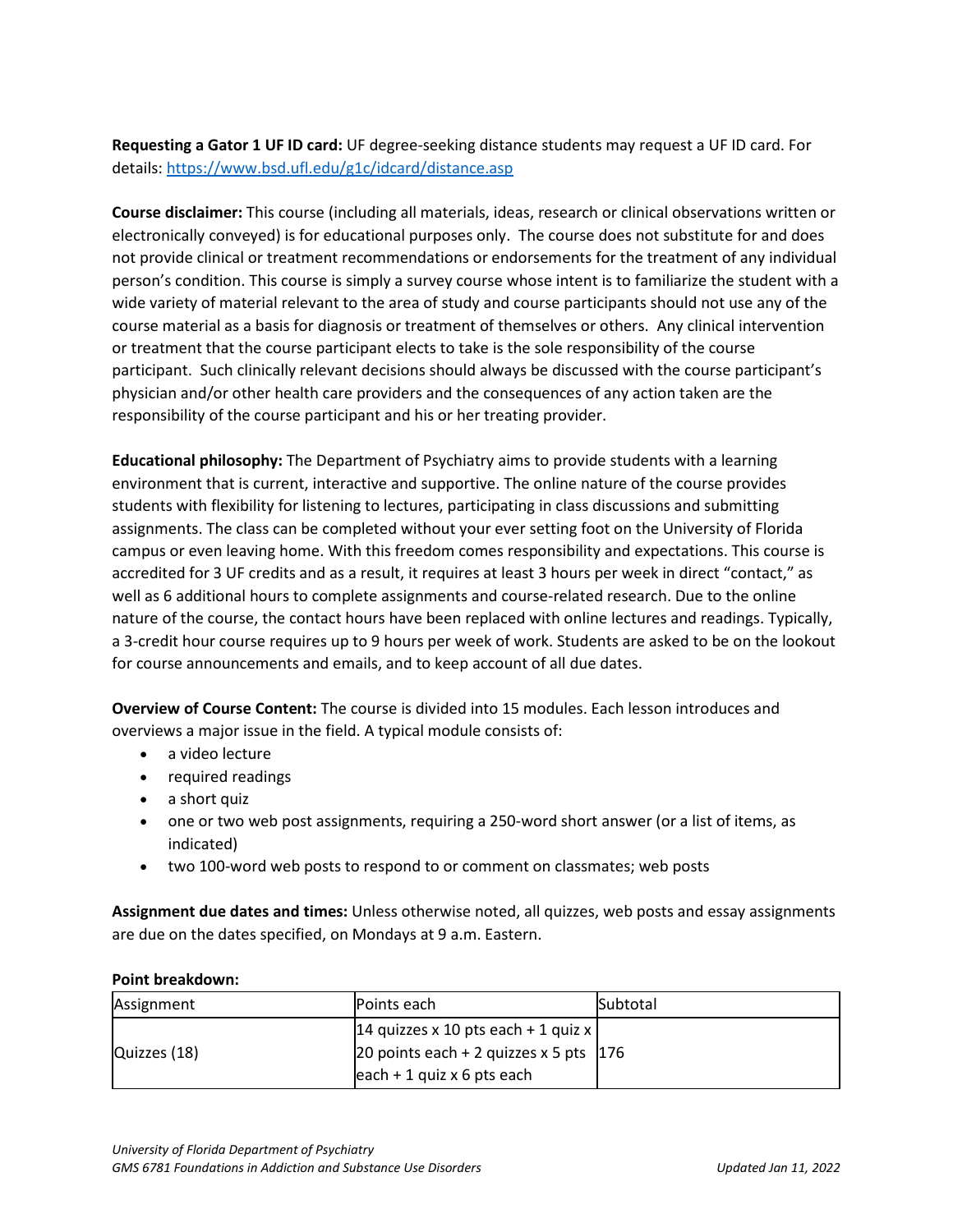| Web posts (20) | 17 discussions x 40 pts each, 2<br>discussions x 10 pts each and 1<br>discussion $\times$ 4 pts | 700     |
|----------------|-------------------------------------------------------------------------------------------------|---------|
| <b>Total</b>   |                                                                                                 | 876 pts |

Note that if you do not submit an assignment you will get a grade of zero for that assignment.

**\*\*Students must earn a B or higher in each course taken, to advance to the remaining courses in the certificate. Students who earn a grade lower than a B in a course must retake that course to continue in the program.**

**Grading Scale:** Final Grades are determined as follows, and will be posted in "Grades" in Canvas.

| $A \geq 93\%$ | A-90-92% | IB+ 87-89% | <b>B</b> 83-86% | B-80-82%       | $IC+ 77-79\%$ |
|---------------|----------|------------|-----------------|----------------|---------------|
| $IC$ 73-76%   | C-70-72% | $D+67-69$  | $ D 63 - 66%$   | $D - 60 - 62%$ | ີ < 60%<br>ΙE |

View the current UF Grading Policy at

https://catalog.ufl.edu/ugrad/current/regulations/info/grades.aspx.)

**Accommodations for Students with Disabilities:** Students requesting accommodations must first register with the Dean of Students Office. The Dean of Students Office will provide documentation to the student, who must, in turn, provide that documentation to the course director when requesting an accommodation. Contact the Disability Resources Center, http://www.dso.ufl.edu/drc/, for information about available resources for students with disabilities.

**Viewing Video Lectures:** Links to lecture videos are provided on the to-do list for each lesson.

**Required Readings/Course Reserves:** Required readings, which may include journal articles, e-books, and other materials, are available via the UF library's Course Reserves management software Ares. To get to Ares, first be sure that you are securely connected via VPN (instructions below). Next, in Canvas, simply click on the "Course Reserves" tool on the left of the page. If prompted to do so, you will need to set up an account in Ares. Next, search for your courses by name, course code or instructor name, then select the green "Add Course" button to add the desired course to your account. Once you are in Course Reserves for a specific course, click on "View Item" next to the title of the item you want to retrieve. For more instructions on getting course materials via Ares, see

[http://cms.uflib.ufl.edu/accesssupport/howtostudents.](http://cms.uflib.ufl.edu/accesssupport/howtostudents) If you have technical difficulties with downloading files, email the academic assistant at tgreene740@ufl.edu before contacting the instructor or other course staff.

## **VPN: Important instructions for getting to the reading materials linked in the course**

Many of the links to the course readings are journal articles, books and other items held by the UF Libraries. To get to those materials you must first log into a secure connection called a VPN, which is short for virtual private network. Once you are logged into the UF VPN, go back into the course and click on the reading links. UF VPN installation instructions[: https://it.ufl.edu/ict/documentation/network](https://it.ufl.edu/ict/documentation/network-infrastructure/vpn/)[infrastructure/vpn/.](https://it.ufl.edu/ict/documentation/network-infrastructure/vpn/) For help, contact the UF Help Desk at (352) 392-4357.

**Borrowing from the UF Libraries:** Distance learners can borrow materials from the UF collection. They can also borrow from non-UF libraries using Interlibrary Loan (ILL). See the main UF Libraries site for distance learners at [http://guides.uflib.ufl.edu/distancelearners.](http://guides.uflib.ufl.edu/distancelearners)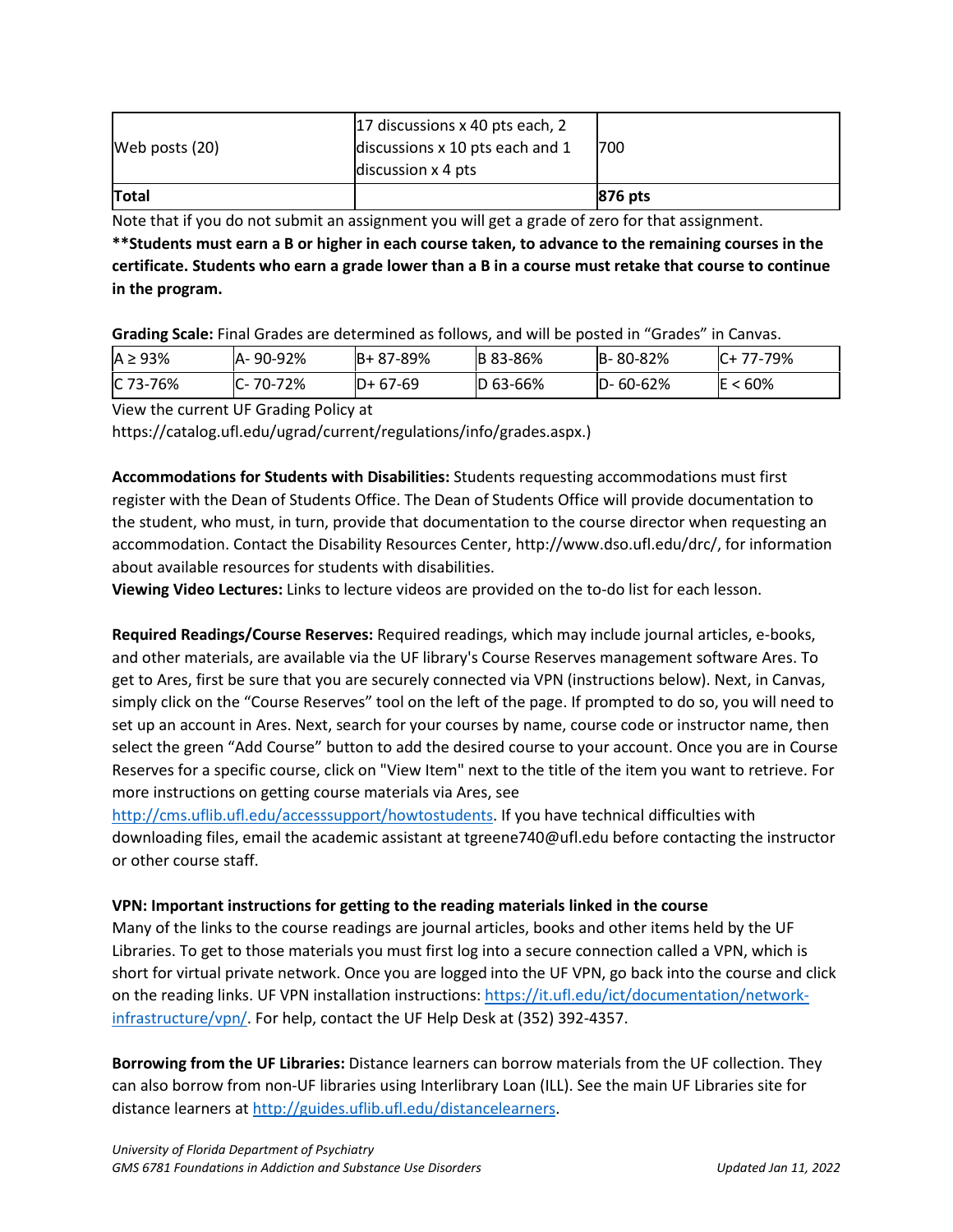**Opinion disclaimer:** Please note that sometimes professionals who appear in videos or authors of assigned readings may offer their opinions, perhaps even controversial ones. We wish to encourage open-minded thinking, evaluation, and critiquing in this course and so we also have web-posts where you may voice your opinions. However, it is important to recognize that the opinions expressed by others do not necessarily reflect those of the course instructors, teaching assistants, the Department of Psychiatry, the UF College of Medicine, or the University of Florida.

**Class demeanor:** All students are expected to be courteous to each other and to instructors and course assistants in all their communications, including discussion posts. Students should not upload or duplicate copyrighted materials on online class discussion boards without express permission from the copyright holder.

# **Using, Citing, and Formatting References**

As you go through the course, you will consult with many different types of sources to obtain supporting data or information for points or arguments you make in discussions, essays and other assignments. You are required to cite your sources when you do the following (American Psychological Association [APA], 2009):

- 1. Refer to facts or quantitative data
- 2. Paraphrase another author's view point, idea, or theory
- 3. Quote an author directly

Your sources may include your online lecture notes from within Canvas, academic journals, print or online newspapers, magazines, books, videos, apps, blogs, podcasts, online discussion forums such as Reddit's AMA, or personal communication with an expert or other person. When citing references, in each case you are required to do six things:

- 1. Include the source of the information you are presenting
- 2. Cite the source within body of your discussion, essay or other text (this is known as in-text citation)
- 3. Paraphrase where necessary (see note on paraphrasing below)
- 4. Put language taken word-for-word from another source in quotation marks or block quotes
- 5. List your references at the bottom of your discussion, essay or other text
- 6. Format the references (both the in-text citation and the reference list) according to the required style convention.

There are several different style conventions (https://owl.english.purdue.edu/owl/resource/585/2/), including Chicago Style, often used in the humanities; Modern Language Association (MLA), used most commonly in the liberal arts and humanities; American Psychological Association (APA), used most commonly in social sciences; and others. In this course we will use the latest edition of American Psychological Association (APA) Style. To properly cite and format a reference, find as many details about the source as possible and carefully consider the following (Paiz et al., 2015):

**In-text citation:** Sources must be cited within the body of the text for any information or data presented in support of arguments or examples given. In-text citations go at the end of a sentence. They generally include the author's last name, followed by a comma, and the year of publication, all enclosed in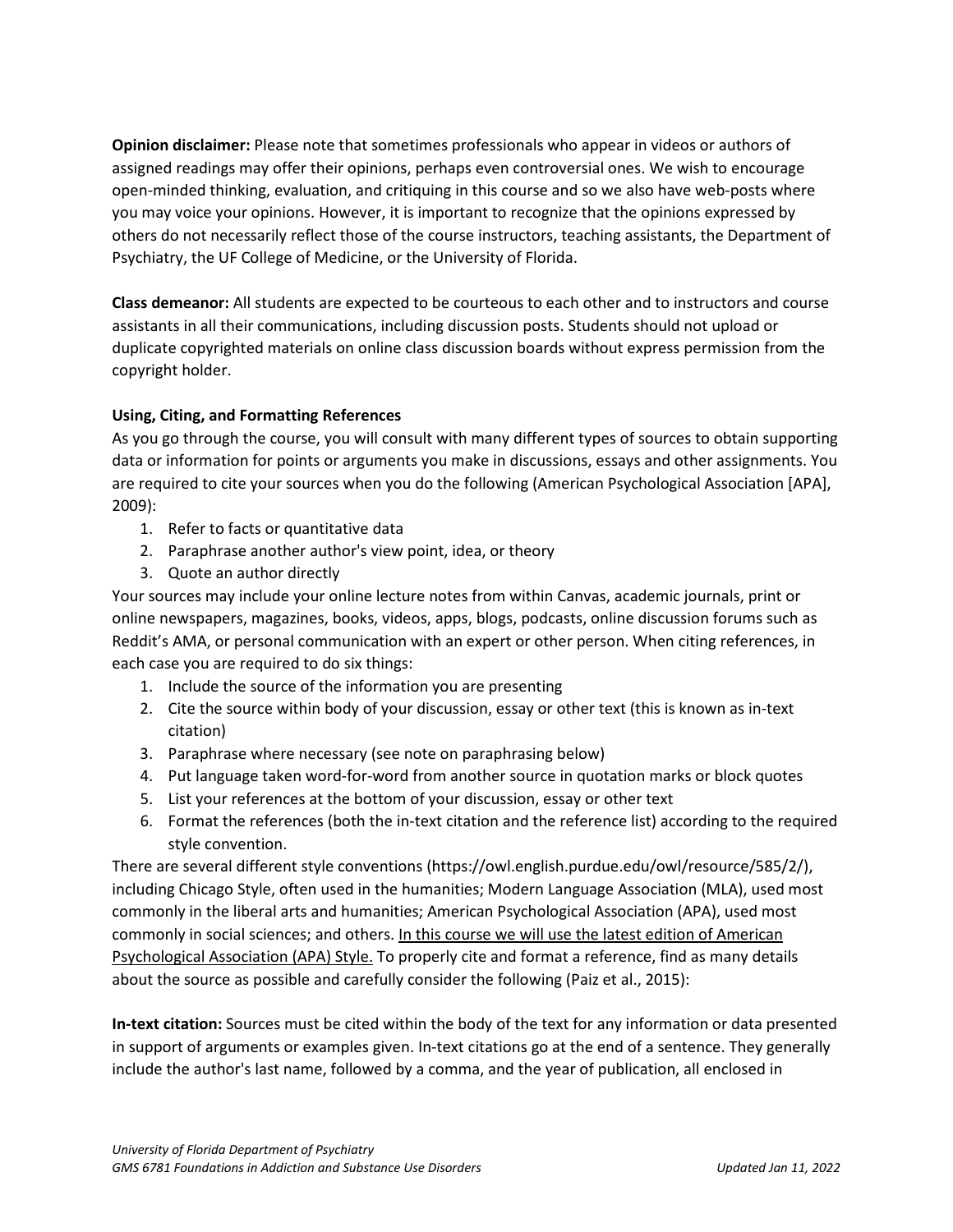parentheses, e.g. (Goldman, 2012), but there is some variation depending on the type of source and the number of authors.

**Paraphrasing:** If you are referencing ideas or information from another work and you feel the need to cite or quote the author in each and every line of your body of text, stop! Instead, you should paraphrase the work and include an in-text citation the first time the work is mentioned. Paraphrasing means synthesizing an author's original statements and then saying them in your own words (Purdue Online Writing Lab [OWL], 2014). Visit the Purdue

OWL (https://owl.english.purdue.edu/owl/resource/619/1/) for tips on effective paraphrasing.

**Quoting:** If you do have the need to take some language word-for-word from another source, put it in quotation marks or block quotes.

**Reference list:** This should be ordered alphabetically by the last name of the first person listed on the paper or other source material (APA, 2009).

**Formatting:** For instructions and detailed examples of how to format in-text citations and reference lists for a variety of source types, consult the References Style Guide provided in Module 1, the Publication Manual of the American Psychological Association excerpts in Course Reserves, and/or the Purdue OWL APA style guide (https://owl.english.purdue.edu/owl/resource/560/1/). You may also contact the UF reference librarian for assistance (see the library resources section in your course syllabus). For additional help you may also create an account with a reference management system such as [EndNote.](https://guides.uflib.ufl.edu/endnote) Note that if you put nonsense into a reference management program you will get nonsense out ... you must enter the information the way the program requires or your reference list will not be formatted properly or contain the needed information.

**Academic Integrity:** Online classes are subject to the same requirements of academic honesty as all oncampus classes. Please review and be familiar with the Student Conduct Code and Student Honor Code, which can be found a[t https://www.dso.ufl.edu/sccr/process/student-conduct-honor-code/.](https://www.dso.ufl.edu/sccr/process/student-conduct-honor-code/) UF students are bound by The Honor Pledge which states, "We, the members of the University of Florida community, pledge to hold ourselves and our peers to the highest standards of honor and integrity by abiding by the Honor Code. On all work submitted for credit by students at the University of Florida, the following pledge is either required or implied: "On my honor, I have neither given nor received unauthorized aid in doing this assignment." The Student Honor Code specifies a number of behaviors that violate the code, and the possible sanctions. Furthermore, you are obliged to report any condition that facilitates academic misconduct to appropriate personnel. If you have any questions or concerns, please consult the instructor or course coordinator.

**Plagiarism:** Plagiarism is presenting another person's work as your own. Cheating and plagiarizing are against the University of Florida Student Conduct Code. Submissions in this course may be checked via Turnitin [\(http://www.turnitin.com\)](http://www.turnitin.com/), a service that compares documents with each other as well as with pages on the Internet and with other assignments previously submitted by other students. If portions of your document were directly copied and pasted from another student's assignment (past or present) or from the Internet, that constitutes plagiarism. Cases of plagiarism will be investigated as set out by the